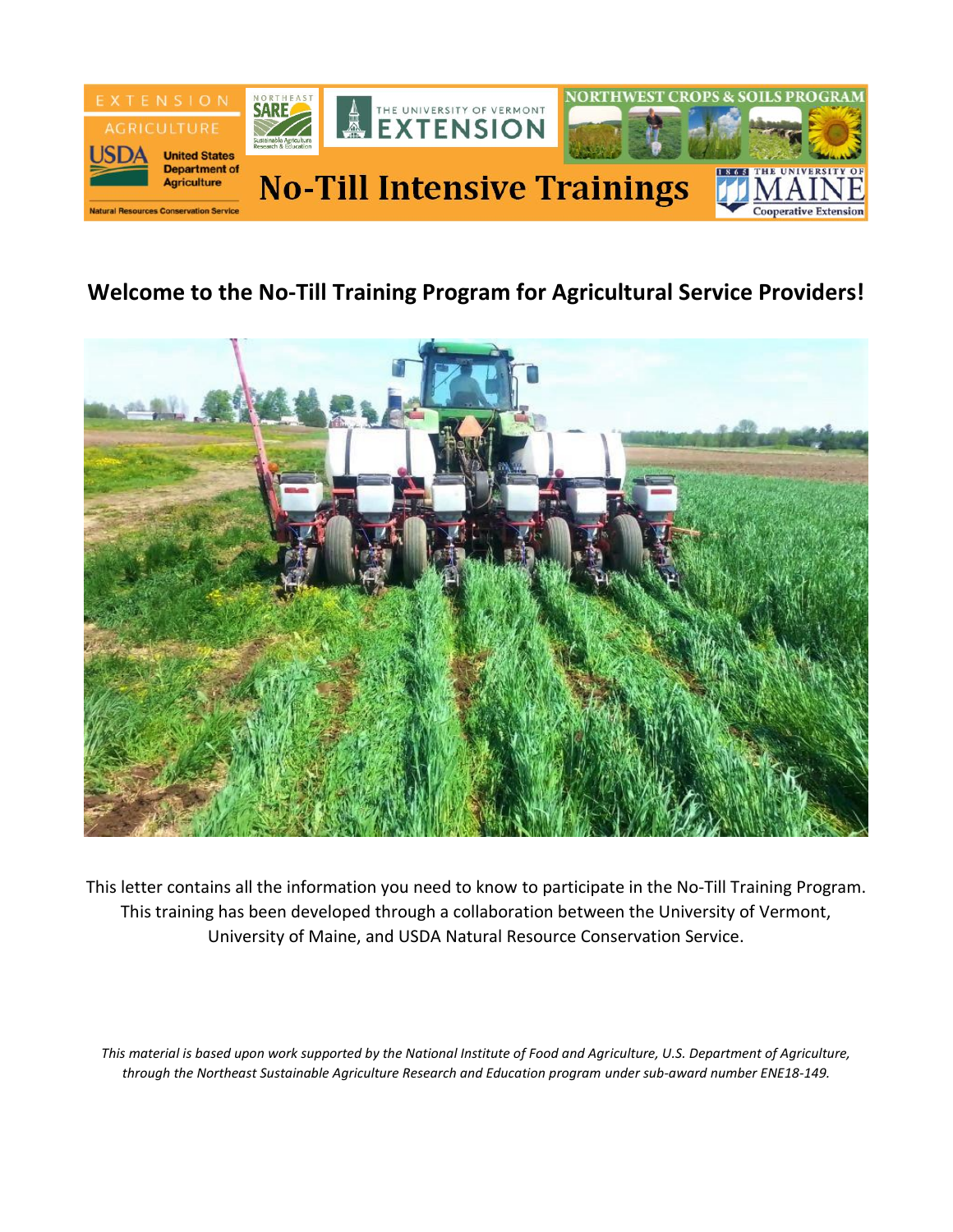# **Course Contacts:**

If you have questions about the training program, have an attendance issue, or have any other questions/concerns throughout the program, please contact:

**Susan Brouillette** at [Susan.Brouillette@uvm.edu](mailto:Susan.Brouillette@uvm.edu) or 1-802-524-6501 **Catherine Davidson** a[t Catherine.Davidson@uvm.edu](mailto:Catherine.Davidson@uvm.edu) or 1-802-524-6501

If you have technical questions or any questions related to the program content and educational materials, please feel free to reach out to one of the curriculum development team members:

**Heather Darby** at [Heather.Darby@uvm.edu](mailto:Heather.Darby@uvm.edu) or 1-802-524-6501

**Jeffrey Sanders** at [Jeffrey.Sanders@uvm.edu](mailto:Jeffrey.Sanders@uvm.edu) or 1-802-524-6501

**Kate Parsons** at [Kate.Parsons@ma.usda.gov](mailto:Kate.Parsons@ma.usda.gov) or 413-253-4380

**Kirsten Workman** at [Kirsten.Workman@uvm.edu](mailto:Kirsten.Workman@uvm.edu) or 1-802-388-4969

**Rick Kersbergen** at [Richard.Kersbergen@maine.edu](mailto:Richard.Kersbergen@maine.edu) or 1-800-287-1426 (in Maine) or 207-342-5971

# **Expectations:**

Enrolled Agricultural Service Providers (ASPs) must commit to attend ALL webinar trainings, complete each webinar's accompanying quiz, and attend ONE in-field intensive training.

Before beginning the training on November 5<sup>th</sup>, participants MUST complete the survey provided on the class's Moodle site on eXtension under the 'No-Till Intensive Webinar Course Information' module. The survey has a green icon and is titled 'REQUIRED – Survey Must be completed before Viewing Webinars'. Link and log-in instructions to Moodle site provided below in this document.

#### **Webinar Trainings—***8 CCA credits (1 per webinar), 1 Pesticide credit*

Each webinar will host a farmer, researcher, or other expert practitioner. The classes will discuss common obstacles to implementing a successful no-till program, address these issues through field proven technical knowledge, and follow a training plan that will best enable the Agricultural Service Provider to support the farmers in the no-till practice transition.

All webinars will be recorded through Zoom, then archived on the Moodle site through eXtension.

After each webinar, participants MUST log into Moodle to complete the short 3 to 5 question quiz to verify they watched the webinar. Participants will need to provide their Certified Crop Advisor (CCA) #, and Pesticide Credit #, on these quizzes in order to receive credit.

Each webinar is accompanied by additional resources you may find helpful. We recommend that you access the resources to further build your knowledge on the topic area. These can be accessed, read and/or viewed at any time throughout the course!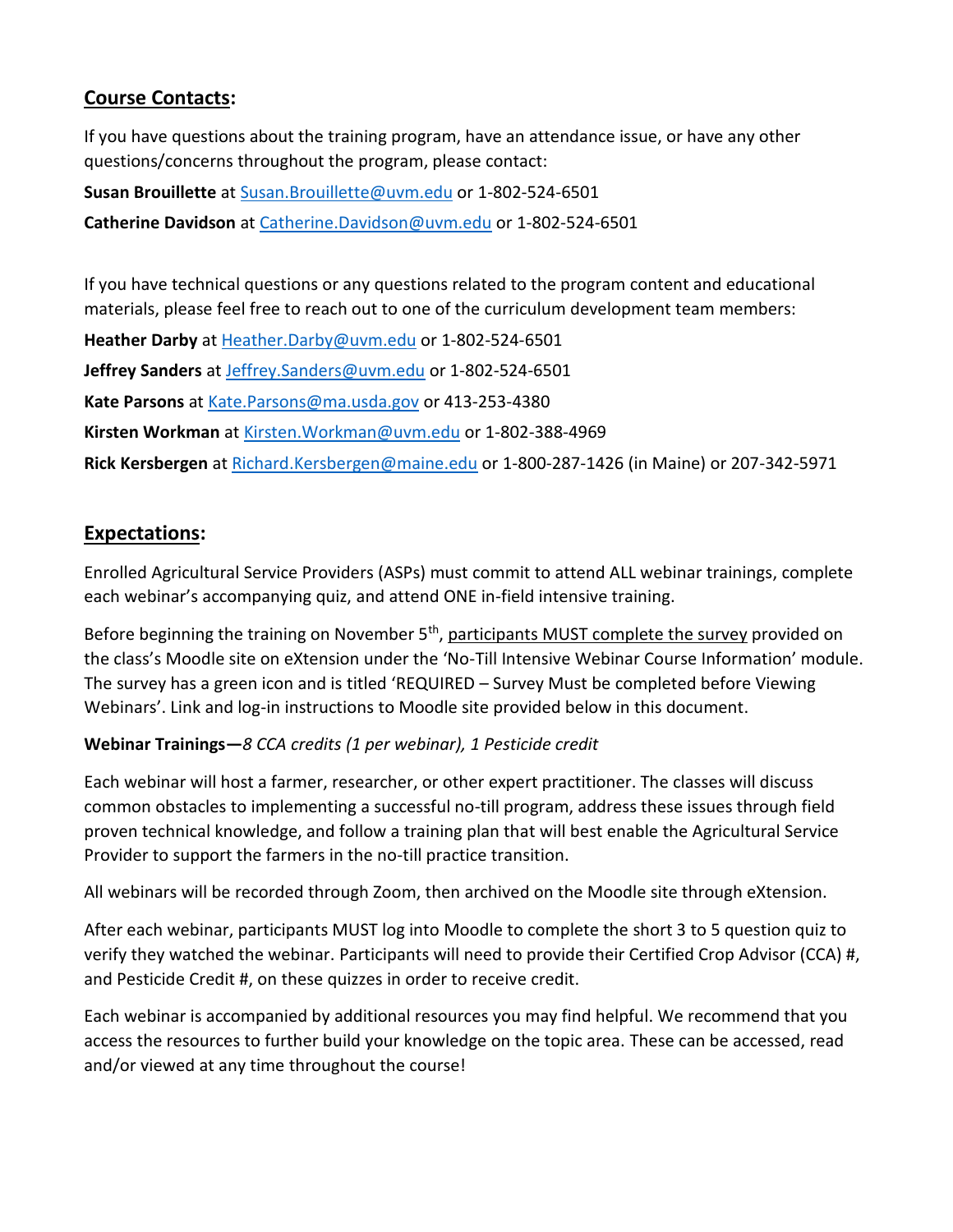#### **In-Field Intensive Training—***6 CCA credits per training*

Four (4) in-field intensive trainings will be offered to participants during Summer/Fall 2019. Participating ASPs are required to attend AT LEAST ONE. The in-field intensives will be held in Maine, Massachusetts, and Vermont. They will be hosted by local collaborating farms that have incorporated no-till into their crop management systems. These hands-on workshops will foster a stronger working knowledge of no-till equipment, soil health, fertility, and technology used to make no-till systems successful.

#### **No-Till & Cover Crop Symposium—***5 CCA credits per event*

Participating ASPs will be able to attend both the 2019 and 2020 symposiums at no cost to them! Next year's event is scheduled for February 28, 2019 in Burlington, Vermont. While this component is not required, it is highly encouraged.

# **Schedule:**

The webinars will be bi-weekly and run from November 5<sup>th</sup>, 2018 to February 18<sup>th</sup>, 2019 (skipping New Year's Eve on Monday, December 31<sup>st</sup>, 2018):

| <b>Webinar Dates:</b><br><b>Mondays from</b> |                                                    |
|----------------------------------------------|----------------------------------------------------|
| 11 AM to 12:30 PM                            | <b>Webinar Topics:</b>                             |
| 11/5/18                                      | Introduction to No-Till                            |
| 11/19/18                                     | <b>Equipment and No-Till Application Tools</b>     |
|                                              | 12/3/18   Herbicide & Pest Management              |
|                                              | 12/17/18 Soil & Water Management                   |
| 1/7/19                                       | <b>Fertility &amp; Manure Management</b>           |
| 1/21/19                                      | Precision Ag. Technology for No-Till               |
|                                              | 2/4/19 Economics of No-Till; Record Keeping        |
|                                              | 2/18/19   It's a Management Style, Not a Technique |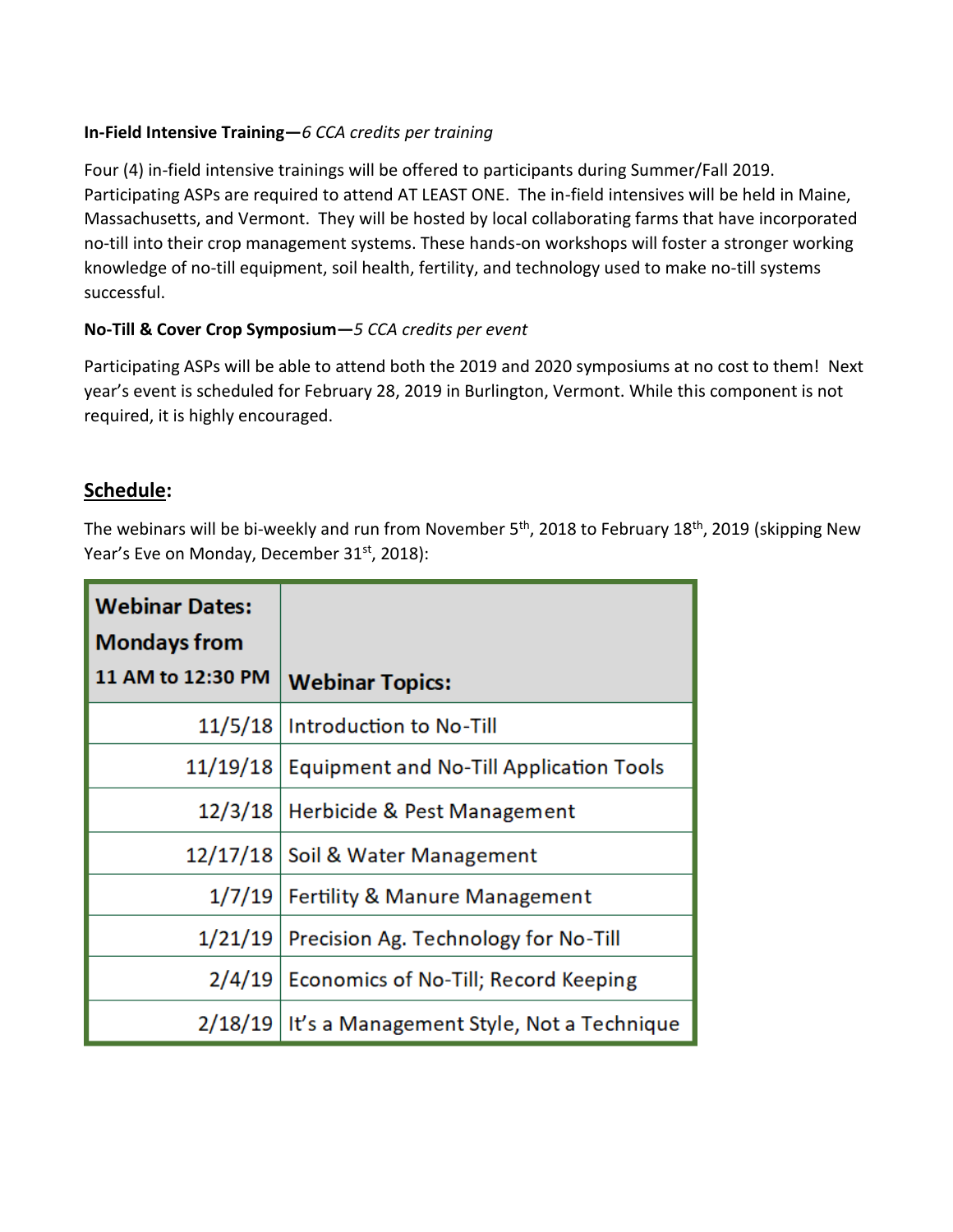# **Zoom Webinar Access Link:**

The webinars will be recorded via [Zoom,](https://zoom.us/) then archived onto the Moodle site on eXtension.

Participants can access the webinars by clicking the following link: [https://uvmextension.zoom.us/j/800503782.](https://uvmextension.zoom.us/j/800503782)

If you do not already have Zoom downloaded onto your computer, you may select 'download & run Zoom' in the window.

#### **Training Site – Moodle through eXtension:**

This is where you will go to find everything you need to know! Each webinar is listed chronologically and has a separate module within the online course. The modules list the webinar topic, speaker(s), subtopics, resources, Q&A forum, and quiz to complete after participating in the webinar. After each webinar is finished, it will be archived and made available on the corresponding module on this site.

**Accessing the Site** – The Moodle site (and archived webinars) will be housed at eXtension's online campus at: [http://campus.extension.org](http://campus.extension.org/). If you have not yet been to this site, you will need to create an account. To do so, on the left bar under "Login," click on "Create new account." You will need to complete some basic information and confirm your account via email.

Once you have created an account, you may access the No-Till program's site at any time by going to <https://campus.extension.org/course/view.php?id=1606>. Or, type in "No-Till Intensive Trainings" in the Search Courses box to find it easily! *We recommend saving this link by adding it to 'Bookmarks' in your browser.*

**Webinar Quiz** – This portion is *REQUIRED*. The webinar quizzes will be used to record attendance and participation. This is especially important if you are looking to receive CCA credits and/or a Pesticide Applicator credit.

Participants must log into Moodle after watching each webinar to complete a short 3 to 5 question quiz. Please have your CCA credit #, and Pesticide Credit # for the 'Herbicide & Pest Management' week, ready before beginning the quizzes.

**Participant Q&A Forum** – Participants are encouraged to reach out with any follow-up questions. Each module has a Q&A set up at the bottom of the block. Participants may answer or provide feedback on one another's forum posts. If a question is posed, the advisory board will discuss and answer the question.

We look forward to receiving everyone's survey responses before November 5<sup>th</sup>!